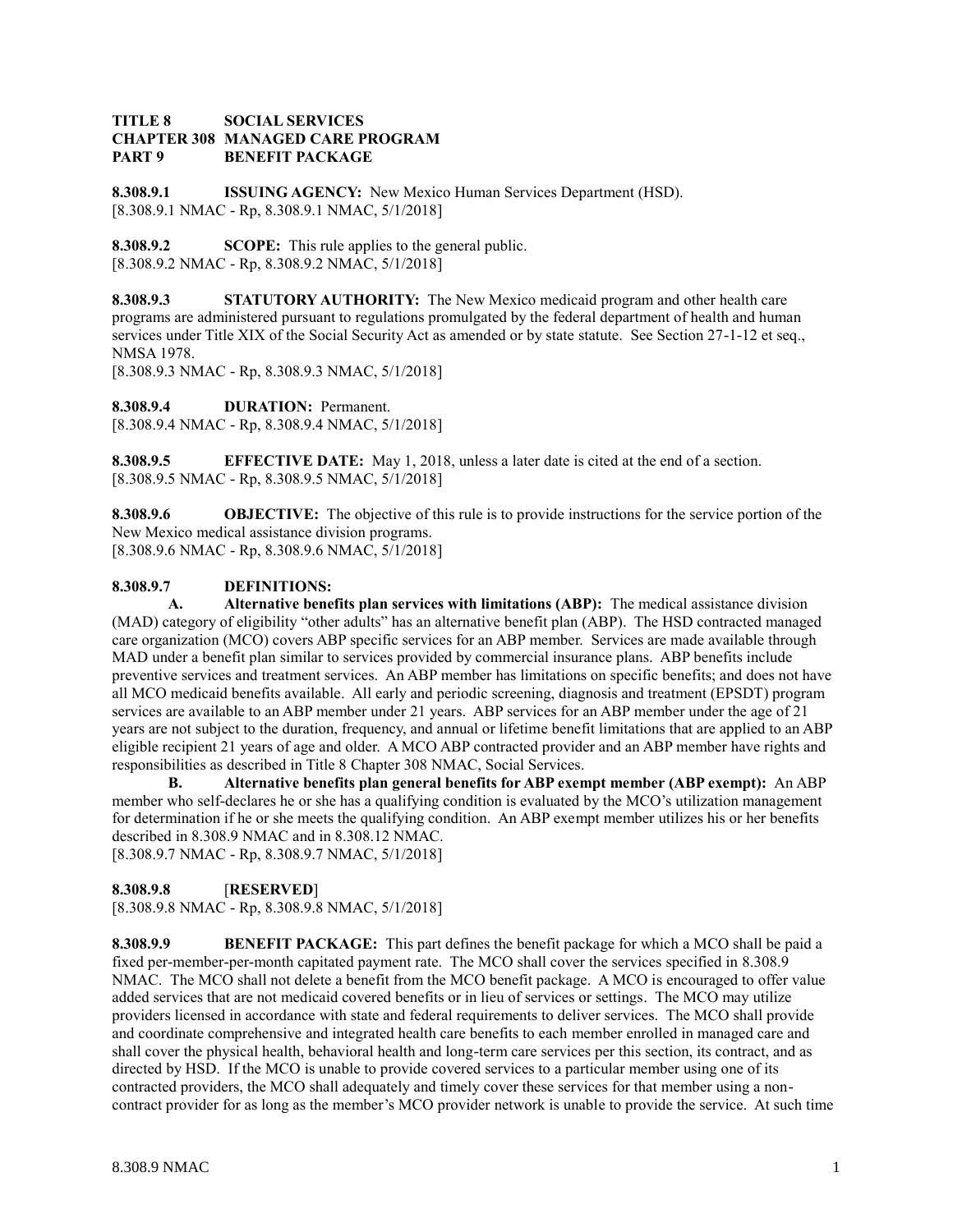that the required services become available within the MCO's network and the member can be safely transferred, the MCO may transfer the member to an appropriate contract provider according to a transition of care plan developed specifically for the member; see 8.308.11 NMAC. [8.308.9.9 NMAC - Rp, 8.308.9.9 NMAC, 5/1/2018]

**8.308.9.10 MEDICAL ASSISTANCE DIVISION PROGRAM RULES:** New Mexico administrative code (NMAC) rules and related documents contain a detailed description of the services covered by MAD, the limitations and exclusions to covered services, and non-covered services. The NMAC rules are the official source of information on covered and non-covered services. Unless otherwise directed, the MCO shall determine its own utilization management (UM) protocols and shall comply with state and federal requirements for UM including, but not limited to 42 CFR Part 456, which is based on reasonable medical evidence. The MCO shall comply with the most rigorous standards or applicable provisions of either NCQA, HSD regulation, the Balanced Budget Act of 1997, or 42 CFR Part 438 related to timeliness of decisions. The MCO shall ensure that medicaid covered benefits are furnished in an amount, duration, and scope that is no less than the amount, duration, and scope for the same services furnished to beneficiaries pursuant to 42 CFR 440.230. MAD may review and approve the MCO's UM protocols. Unless otherwise directed by MAD, a HSD contracted MCO is not required to follow MAD's reimbursement methodologies or MAD's fee schedules unless otherwise required in a NMAC rule. The MCO shall comply with 42 CFR Parts 438, 440, and 456.

[8.308.9.10 NMAC - Rp, 8.308.9.10 NMAC, 5/1/2018]

# **8.308.9.11 GENERAL PROGRAM DESCRIPTION:**

**A.** The MCO shall provide medically necessary services consistent with the following: **(1)** a determination that a health care service is medically necessary does not mean that the

health care service is a covered benefit; benefits are to be determined by HSD;

**(2)** in making the determination of medical necessity of a covered service the MCO shall do

**(a)** evaluating the member's physical and behavioral health information provided by a qualified professional who has personally evaluated the member within his or her scope of practice; who has taken into consideration the member's clinical history, including the impact of previous treatment and service interventions and who has consulted with other qualified health care professionals with applicable specialty training, as appropriate;

**(b)** considering the views and choices of the member or his or her authorized representative regarding the proposed covered service as provided by the clinician or through independent verification of those views; and

**(c)** considering the services being provided concurrently by other service delivery

**(3)** not denying physical, behavioral health and long-term care services solely because the member has a poor prognosis; medically necessary services may not be arbitrarily denied or reduced in amount, duration or scope to an otherwise eligible member solely because of his or her diagnosis, type of illness or condition;

**(4)** governing decisions regarding benefit coverage for a member under 21 years of age by the EPSDT program coverage rule to the extent they are applicable; and

**(5)** making services available 24 hours, seven days a week, when medically necessary and are a covered benefit.

**B.** The MCO shall meet all HSD requirements related to the anti-gag requirement. The MCO shall meet all HSD requirements related to advance directives. This includes but is not limited to:

**(1)** providing a member or his or her authorized representative with written information on advance directives that include a description of applicable state and federal law and regulation, the MCO's policy respecting the implementation of the right to have an advance directive, and that complaints concerning noncompliance with advance directive requirements may be filed with HSD; the information must reflect changes in federal and state statute, regulation or rule as soon as possible, but no later than 90 calendar days after the effective date of such a change;

**(2)** honoring advance directives within its UM protocols; and

**(3)** ensuring that a member is offered the opportunity to prepare an advance directive and that, upon request, the MCO provides assistance in the process.

**C.** The MCO shall allow second opinions: A member or his or her authorized representative shall have the right to seek a second opinion from a qualified health care professional within his or her MCO's network,

so by:

systems;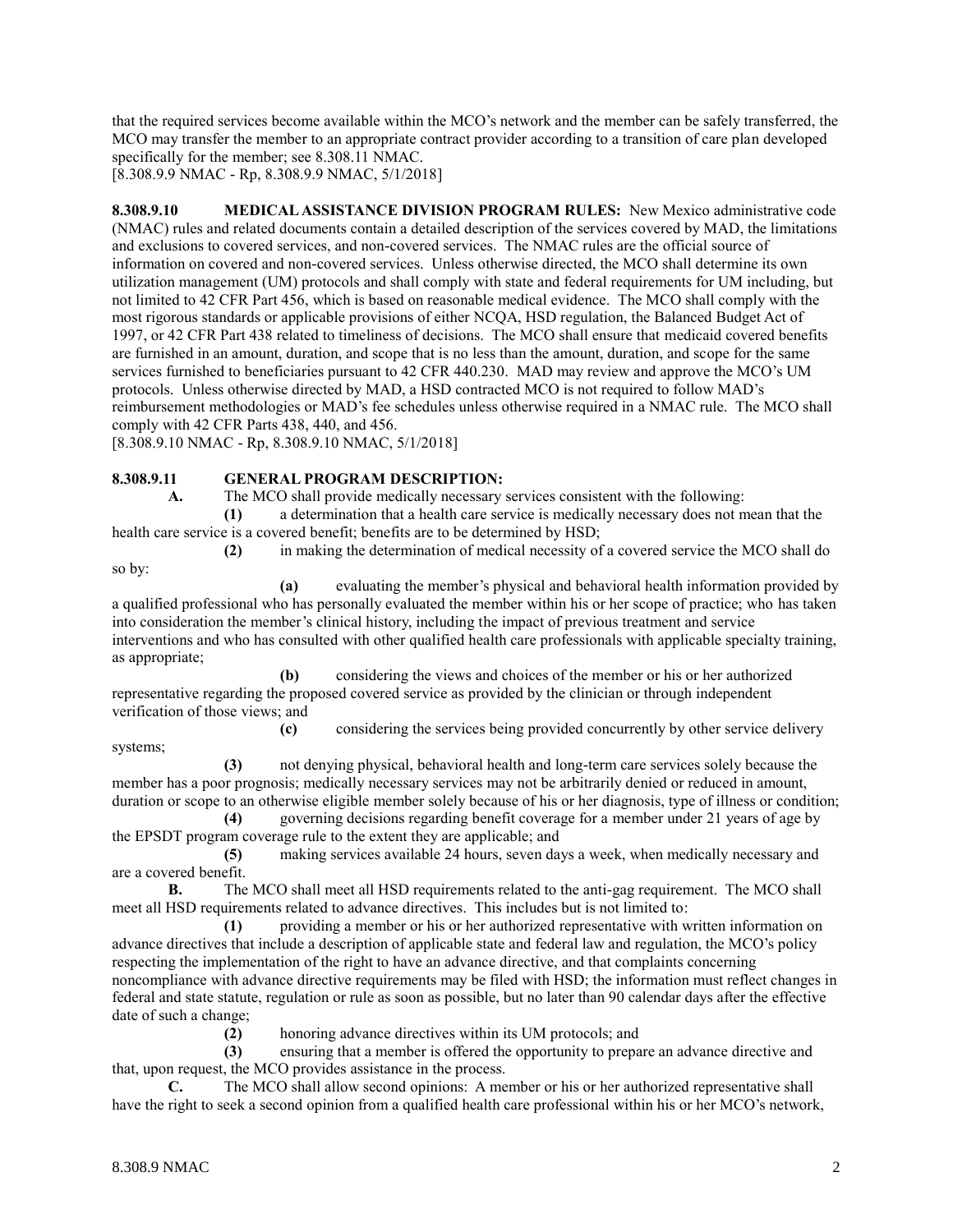or the MCO shall arrange for the member to obtain a second opinion outside the network, at no cost to the member. A second opinion may be requested when the member or his or her authorized representative needs additional information regarding recommended treatment or believes the provider is not authorizing requested care.

**D.** The MCO shall meet all care coordination requirement set forth in 8.308.10 NMAC, Care Coordination.

**E.** The MCO shall meet all behavioral health parity requirements as set forth in CFR 42, Chapter IV, subchapter C, 438.905 - Parity requirements.

[8.308.9.11 NMAC - Rp, 8.308.9.11 NMAC, 5/1/2018]

# **8.308.9.12 GENERAL COVERED SERVICES:**

**A. Ambulatory surgical services:** The benefit package includes surgical services rendered in an ambulatory surgical center setting as detailed in 8.324.10 NMAC.

**B. Anesthesia services:** The benefit package includes anesthesia and monitoring services necessary for the performance of surgical or diagnostic procedures as detailed 8.310.2 NMAC.

**C. Audiology services:** The benefit package includes audiology services as detailed in 8.310.2 and 8.324.5 NMAC with some limitations. For a ABP member 21 years and older, audiology services are limited to hearing testing or screening when part of a routine health exam and are not covered as a separate service. Audiologist services, hearing aids and other aids are not covered.

**D. Client transportation:** The benefit package covers expenses for transportation, meals, and lodging it determines are necessary to secure MAD covered medical or behavioral health examination and treatment for a MCO member in or out of his or her home community as detailed in 8.301.6, 8.324.7 and 8.310.2 NMAC.

**E. Community intervener:** The benefit package includes community intervener services. The community intervener works one-on-one with a deaf-blind member who is five-years of age or older to provide critical connections to other people and his or her environment. The community intervener opens channels of communication between the member and others, provides access to information, and facilitates the development and maintenance of self-directed independent living.

**(1)** Member eligibility: To be eligible for community intervener services, a member must be five-years of age or older and meet the clinical definition of deaf-blindness, defined as:

**(a)** the member has a central visual acuity of 20/200 or less in the better eye with corrective lenses, or a field defect such that the peripheral diameter of visual field subtends an angular distance no greater than 20 degrees, or a progressive visual loss having a prognosis leading to one or both these conditions;

**(b)** the member has a chronic hearing impairment so severe that most speech cannot be understood with optimum amplification or the progressive hearing loss having a prognosis leading to this condition; and

**(c)** the member for whom the combination of impairments described above cause extreme difficulty in attaining independence in daily life activities, achieving psychosocial adjustment, or obtaining a vocation.

**(2)** Provider qualifications: The minimum provider qualifications for a community intervener are as follows:

- **(a)** is at least 18 years of age;
- **(b)** is not the spouse of the member to whom the intervener is assigned;
- **(c)** holds a high school diploma or a high school equivalency certificate;
- **(d)** has a minimum of two years of experience working with individuals with

developmental disabilities;

**(e)** has the ability to proficiently communicate in the functional language of the deaf-blind member to whom the intervener is assigned; and

**(f)** completes an orientation or training course by any person or agency who provides direct care services to deaf-blind individuals.

**F. Dental services:** The benefit package includes dental services as detailed in 8.310.2 NMAC.

**G. Diagnostic imaging and therapeutic radiology services:** The benefit package includes medically necessary diagnostic imaging and radiology services as detailed in 8.310.2 NMAC.

**H. Dialysis services:** The benefit package includes medically necessary dialysis services as detailed in 8.310.2 NMAC. Dialysis benefits are limited to the first three months of dialysis pending the establishment of medicare eligibility unless the member does not qualify for medicare benefits as determined by the social security administration. A dialysis provider shall assist a member in applying for and pursuing final medicare eligibility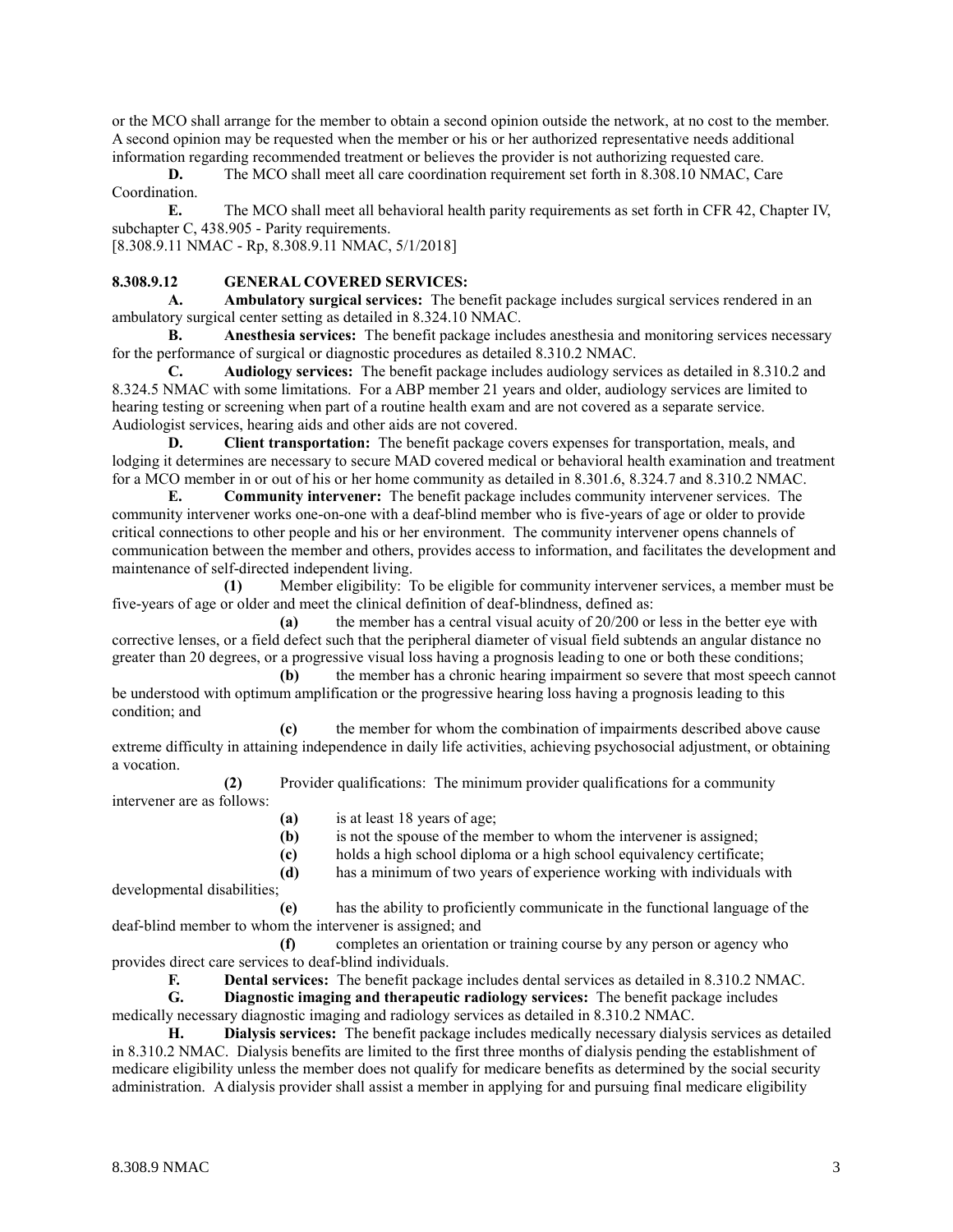determination. If the member does not qualify for medicare benefits, the MCO is responsible for covering dialysis services.

**I. Durable medical equipment and medical supplies:** The benefit package includes covered vision appliances, hearing aids and related services and durable medical equipment and medical supplies and oxygen as detailed in 8.324.5 NMAC. For an ABP eligible recipient 21 years of age and older, see 8.309.4 NMAC for service limitations.

**J. Emergency and non-emergency transportation services:**

**(1)** The benefit package includes transportation service such as ground ambulance and air ambulance in an emergency and when medically necessary, and taxicab and handivan, commercial bus, commercial air, meal and lodging services as indicated for medically necessary physical and behavioral health services, as detailed in 8.324.7 NMAC. MAD covers the most appropriate and least costly transportation alternatives only when a member does not have a source of transportation available and the member does not have access to alternative free sources. The MCO shall coordinate efforts when providing transportation services for a member requiring physical or behavioral health services.

**(2)** The benefit package also includes non-medical transportation as detailed in 8.314.5 NMAC.

**K. Experimental or investigational services:** The benefit package includes medically necessary services which are not considered unproven, investigational or experimental for the condition for which they are intended or used as determined by MAD as detailed in 8.310.2 NMAC.

**L. Health home services:** The benefit package includes CareLink NM (or its successor) health home services as detailed in 8.310.10 NMAC for qualified beneficiaries in areas these services are available through by MAD-approved providers.

**M. Home health agency services and other nursing care:** The benefit package includes home health agency services as detailed in 8.325.9 and 8.320.2 NMAC. For an ABP eligible recipient 21 years of age and older, see 8.309.4 NMAC for service limitations.

**(1)** A MCO may also cover private duty nursing services and in home rehabilitation services as needed to provide medically necessary services to members even though those services are not rendered through a home health agency.

**(2)** In addition to home health agency services, a MCO is also required to provide in home services under the EPSDT program through private duty nursing and EPSDT personal care (which is not to be confused with the personal care option services covered as a community benefit). See 8.308.9.15 NMAC regarding EPSDT services.

**(3)** Services in the home are also a benefit under community based services. See 8.308.12. NMAC Community Benefit.

**(4)** For an ABP eligible recipient 21 years of age and older, see 8.309.4 NMAC for service limitations.

**N. Hospice services:** The benefit package includes hospice services as detailed in 8.325.4 NMAC.

**O. Hospital outpatient service:** The benefit package includes hospital outpatient services for preventive, diagnostic, therapeutic, rehabilitative or palliative medical or behavioral health services as detailed in 8.311.2 NMAC.

**P. Inpatient hospital services:** The benefit package includes hospital inpatient acute care, procedures and services for the member as detailed in 8.311.2 NMAC. The MCO shall comply with the maternity length of stay in the Health Insurance Portability and Accountability Act (HIPAA) of 1996. Coverage for a hospital stay following a normal, vaginal delivery may not be limited to less than 48 hours for both the member and her newborn child. Health coverage for a hospital stay in connection with childbirth following a caesarean section may not be limited to less than 96 hours for the member and her newborn child.

**Q. Laboratory services:** The benefit package includes laboratory services provided according to the applicable provisions of Clinical Laboratory Improvement Act (CLIA) as detailed in 8.310.2 NMAC.

**R. Nursing facility services:** The benefit package includes nursing facility services as detailed in 8.312.2 NMAC. Nursing facility services are not a benefit for an ABP eligible recipient except as a short term "step-down" hospital discharge prior to going home.

**S. Nutrition services:** The benefit package includes nutritional services based on scientifically validated nutritional principles and interventions which are generally accepted by the medical community and consistent with the physical and medical condition of the member as detailed in 8.310.2 NMAC.

**T. Physical health services:**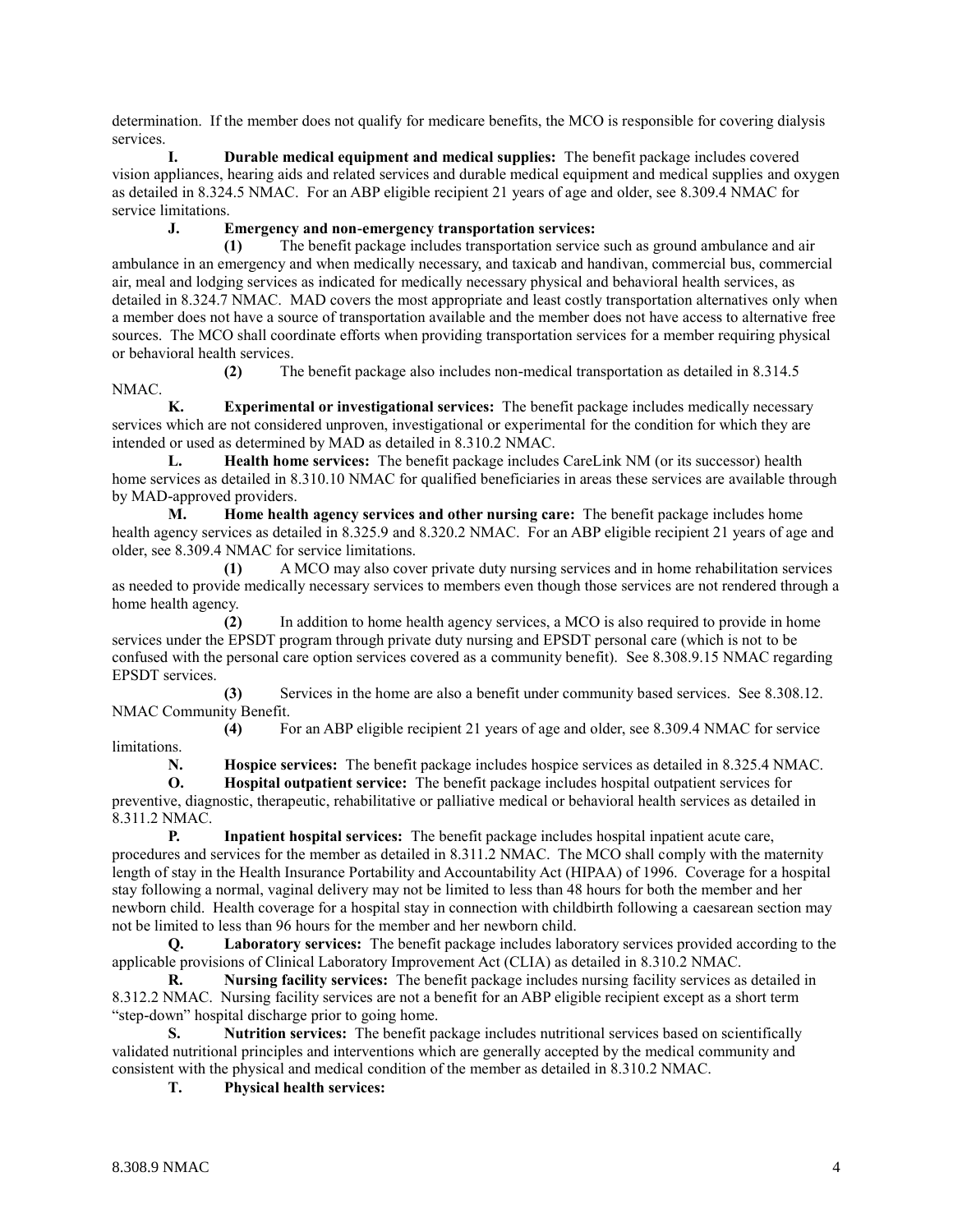**(1)** Primary care and specialty care services are found in the following 8.310.2, 8.310.3, 8.320.2, and 8.320.6 NMAC. The services are rendered in a hospital, clinic, center, office, school-based setting, and when facilities and settings are parent approved, including the home.

**(2)** The benefits specifically include:

- **(a)** labor and delivery in a hospital;
- **(b)** labor and delivery in an eligible recipient's home;
- **(c)** labor and delivery in a midwife's unlicensed birth center;
- **(d)** labor and delivery in a department of health licensed birth center; and

**(e)** other related birthing services performed by a certified nurse midwife or a direct-entry midwife licensed by the state of New Mexico, who is either validly contracted with and fully credentialed by the MCO or validly contracted with HSD and participates in MAD birthing options program as detailed in 8.310.2 NMAC.

**(f)** The MCO shall operate a proactive prenatal care program to promote early initiation and appropriate frequency of prenatal care consistent with the standards of the American college of obstetrics and gynecology.

**(g)** The MCO shall participate in MAD's birthing options program.

**U. Podiatry:** The benefit package includes podiatric services furnished by a provider, as required by the condition of the member as detailed in 8.310.2 NMAC.

**V. Prosthetics and orthotics:** The benefit package includes prosthetic and orthotic services as detailed in 8.324.5 NMAC.

**W. Rehabilitation services:** The benefit package includes inpatient and outpatient hospital, and outpatient physical, occupational and speech therapy services as detailed in 8.323.5 NMAC. For an ABP eligible recipient 21 years of age and older, see 8.309.4 NMAC for service limitations

**X. Private duty nursing:** The benefit package includes private duty nursing services for a member under 21 years of age. See Subsection M of 8.308.9.12 NMAC.

**Y. Swing bed hospital services:** This benefit package includes services provided in hospital swing beds to a member expected to reside in such a facility on a long-term or permanent basis as defined in 8.311.5 NMAC. Swing bed hospital services are not a benefit for an ABP eligible recipient except as a short term "stepdown" hospital discharge prior to going home.

**Z. Tobacco cessation services:** The benefit package includes cessation services as described in 8.310.2 NMAC and education.

**AA. Transplant services:** The following transplants are covered in the benefit package as long as the procedures are not considered experimental or investigational: heart transplants, lung transplants, heart-lung transplants, liver transplants, kidney transplants, autologous bone marrow transplants, allogeneic bone marrow transplants and corneal transplants as detailed in 8.310.2 NMAC. See 8.325.6 NMAC for guidance whether MAD has determined if a transplant is experimental or investigational.

**BB. Vision and eye care services:** The benefit package includes specific vision care services that are medically necessary for the diagnosis of and treatment of eye diseases for a member as detailed in 8.310.2 NMAC. All services must be furnished within the scope and practice of the medical professional as defined by state law and in accordance with applicable federal, state and local laws and rules. For an ABP eligible recipient 21 years and older, the service limitations are listed below:

**(1)** Routine vision care is not covered.

**(2)** MAD does not cover refraction or eyeglasses other than for aphakia following removal of

**CC. Other services:** When an additional benefit service is approved by MAD, the MCO shall cover that service as well**.**

[8.308.9.12 NMAC - Rp, 8.308.9.12 NMAC, 5/1/2018]

**8.308.9.13 SPECIFIC CASE MANAGEMENT PROGRAMS:** The benefit package includes case management services necessary to meet an identified service need of a member. The following are specific case management programs available when a member meets the requirements of a specific service.

**A. Case management services for adults with developmental disabilities:** Case management services are provided to a member 21 years of age and older who is developmentally disabled as detailed in 8.326.2 NMAC.

the lens.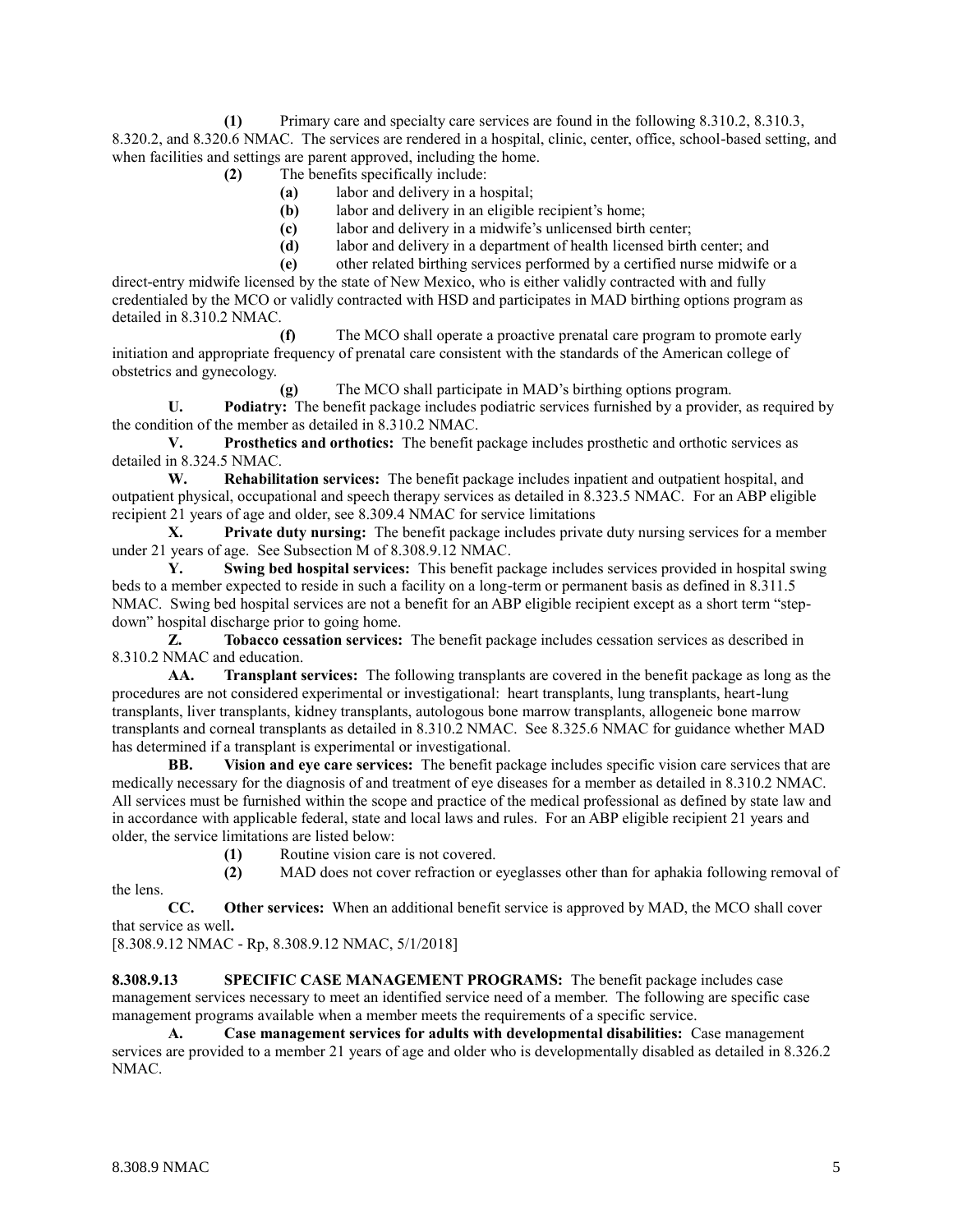**B. Case management services for pregnant women and their infants:** Case management services are provided to a member who is pregnant up to 60 calendar days following the end of the month of the delivery as detailed in 8.326.3 NMAC.

**C. Case management services for traumatically brain injured adults:** Case management services are provided to a member 21 years of age and older who is traumatically brain injured as detailed in 8.326.5 NMAC.

**D. Case management services for children up to the age of three:** Case management services for a member up to the age of three years who is medically at-risk due to family conditions and who does not have a developmental delay as detailed in 8.326.6 NMAC.

**E. Case management services for the medically at risk (EPSDT):** Case management services for a member under 21 years of age who is medically at-risk for a physical or behavioral health condition as detailed in 8.320.2 NMAC.

[8.308.9.13 NMAC - Rp, 8.308.9.13 NMAC, 5/1/2018]

**8.308.9.14 PHARMACY SERVICES:** The benefit package includes pharmacy and related services, as detailed in 8.324.4 NMAC.

**A.** The MCO may determine its formula for estimating acquisition cost and establishing pharmacy reimbursement.

**B.** The MCO shall include on the MCO's formulary or PDL all multi-source generic drug items with the exception of items used for cosmetic purposes, items consisting of more than one therapeutic ingredient, antiobesity items, items that are not medically necessary and as otherwise approved by MAD. Cough, cold and allergy medications must be covered but all multi-source generic products do not need to be covered. This requirement does not preclude a MCO from requiring authorization prior to dispensing a multi-source generic item.

**C.** The MCO is not required to cover all multi-source generic over-the-counter items. Coverage of over-the-counter items may be restricted to instances for which a practitioner has written a prescription, and for which the item is an economical or preferred therapeutic alternative to the prescribed item.

**D.** The MCO shall cover brand name drugs and drug items not generally on the MCO formulary or PDL when determined to be medically necessary by the MCO or as determined by the MCO member appeal process or a HSD administrative hearing. See 8.308.15 NMAC.

**E.** Unless otherwise approved by MAD, the MCO shall have an open formulary for all psychotropic medications. Minor tranquilizers, sedatives, and hypnotics are not considered psychotropic medications for the purpose of this rule.

**F.** MCO shall ensure that a native American member accessing the pharmacy benefit at an Indian health service (IHS), tribal, and urban Indian (I/T/U) facility is exempt from the MCO's PDL when these pharmacies have their own PDL.

**G.** The MCO shall reimburse family planning clinics, school-based health centers (SBHCs) and the department of health (DOH) public health clinics for oral contraceptive agents and plan B when dispensed to a member and billed using healthcare common procedure coding (HCPC) codes and CMS 1500 forms.

**H.** The MCO shall meet all federal and state requirements related to pharmacy rebates and submit all necessary information as directed by HSD.

**I.** For a member 21 years of age and older not residing in an institution, the MCO must, at a minimum , cover the over-the-counter items which are insulin**,** diabetic test strips, prenatal vitamins, electrolyte replacement items, ophthalmic lubricants, pediculosides and scabicides, certain insect repellants, sodium chloride for inhalations, topical and vaginal antifungals and topical anti-inflammatories. Other over-the-counter items may be designated as covered items after making a specific determination that it is overall more economical to cover an over-the-counter item as an alternative to prescription items or when an over-the-counter item is a preferred therapeutic alternative to prescription drug items. Such coverage is subject to the generic-first coverage provisions. Otherwise, the eligible recipient 21 years and older, or his or her authorized representative is responsible for purchasing or otherwise obtaining an over-the-counter item.

**(1)** The MCO may cover additional over-the counter items, with or without prior authorization, at its discretion or as medically necessary when a specific regimen of over-the-counter drugs is required to treat chronic disease conditions.

**(2)** For a member under 21 years of age, the MCO must cover over-the-counter drug items as medically necessary for the member, with or without prior authorization.

**J.** The MCO shall meet all federal and state requirements for identifying drug items purchased under the 340B drug purchasing provisions codified as Section 340B of the federal Public Health Service Act. [8.308.9.14 NMAC - Rp, 8.308.9.14 NMAC, 5/1/2018]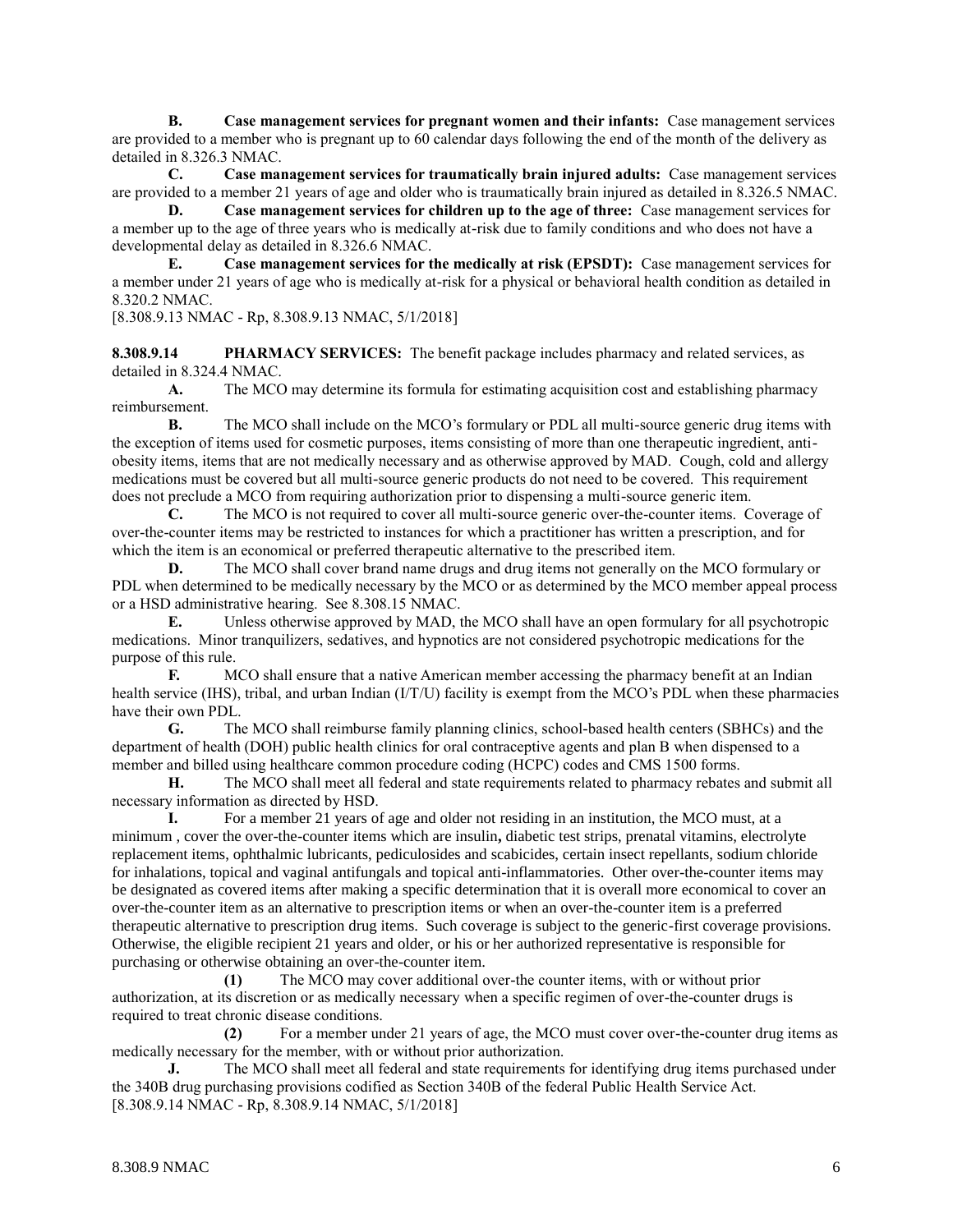#### **8.308.9.15 EARLY AND PERIODIC SCREENING DIAGNOSIS AND TREATMENT (EPSDT)**

**SERVICES:** The benefit package includes the delivery of the federally mandated EPSDT services (42 CFR Part 441, Subpart B) provided by a primary care provider (PCP) as detailed in 8.320.2 NMAC. The MCO shall provide access to early intervention programs and services for a member identified in an EPSDT screen as being at-risk for developing or having a severe emotional, behavioral or neurobiological disorder. Unless otherwise specified in a service rule, EPSDT services are for a member under 21 years of age. For detailed description of each service, see 8.320.2 NMAC. EPSDT behavioral health services are included in 8.308.9.19 NMAC.

**A. EPSDT nutritional counseling and services:** The benefit package includes nutritional services furnished to a pregnant member and a member under 21 years of age as detailed in 8.310.2 NMAC.

**B. EPSDT personal care:** The benefit package includes personal care services for a member.

**C. EPSDT private duty nursing:** The benefit package includes private duty nursing for a member and the services shall be delivered in either his or her home or school setting.

**D. EPSDT rehabilitation services:** A member under 21 years of age who is eligible for home and community based waiver services receives medically necessary rehabilitation services through the EPSDT program; see 8.320.2 NMAC for a detailed description. The home and community-based waiver program provides rehabilitation services only for the purpose of community integration.

**E. Services provided in schools:** The benefit package includes services to a member provided in a school, excluding those specified in his or her individual education plan (IEP) or the individualized family service plan (IFSP); see 8.320.6 NMAC.

**F. Tot-to-teen health checks:**

**(1)** The MCO shall adhere to the MAD periodicity schedule and ensure that each eligible member receives age-appropriate EPSDT screens (tot-to-teen health checks), referrals, and appropriate services and follow-up care. See 8.320.2 NMAC for detailed description of the benefits. The services include, but are not limited to:

**(a)** education of and outreach to a member or the member's family regarding the importance of regular screens and health checks;

**(b)** development of a proactive approach to ensure that the member receives the

**(c)** facilitation of appropriate coordination with school-based providers;

**(d)** development of a systematic communication process with MCO network providers regarding screens and treatment coordination;

**(e)** processes to document, measure and assure compliance with MAD's periodicity schedule; and

**(f)** development of a proactive process to insure the appropriate follow-up evaluation, referral and treatment, including early intervention for developmental delay, vision and hearing screening, dental examinations and immunizations.

**(2)** The MCO will facilitate appropriate referral for possible or identified behavioral health conditions. See 8.321.2 NMAC for EPSDT behavioral health services descriptions. [8.308.9.15 NMAC - Rp, 8.308.9.15 NMAC, 5/1/2018]

**8.308.9.16 REPRODUCTIVE HEALTH SERVICES:** The benefit package includes reproductive health services as detailed in 8.310.2 NMAC. The MCO shall implement written policies and procedures approved by HSD which define how a member is educated about his or her rights to family planning services, freedom of choice, to include access to non-contract providers, and methods for accessing family planning services.

**A.** The family planning policy shall ensure that a member of the appropriate age of both sexes who seeks family planning services shall be provided with counseling pertaining to the following:

**(1)** human immunodeficiency virus (HIV) and other sexually transmitted diseases and risk reduction practices; and

**(2)** birth control pills and devices including plan B and long acting reversible contraception. **B.** The MCO shall provide a member with sufficient information to allow him or her to make informed choices including the following:

- **(1)** types of family planning services available;
- **(2)** the member's right to access these services in a timely and confidential manner;
- **(3)** freedom to choose a qualified family planning provider who participates in the MCO

network or from a provider who does not participate in the member's MCO network; and

services;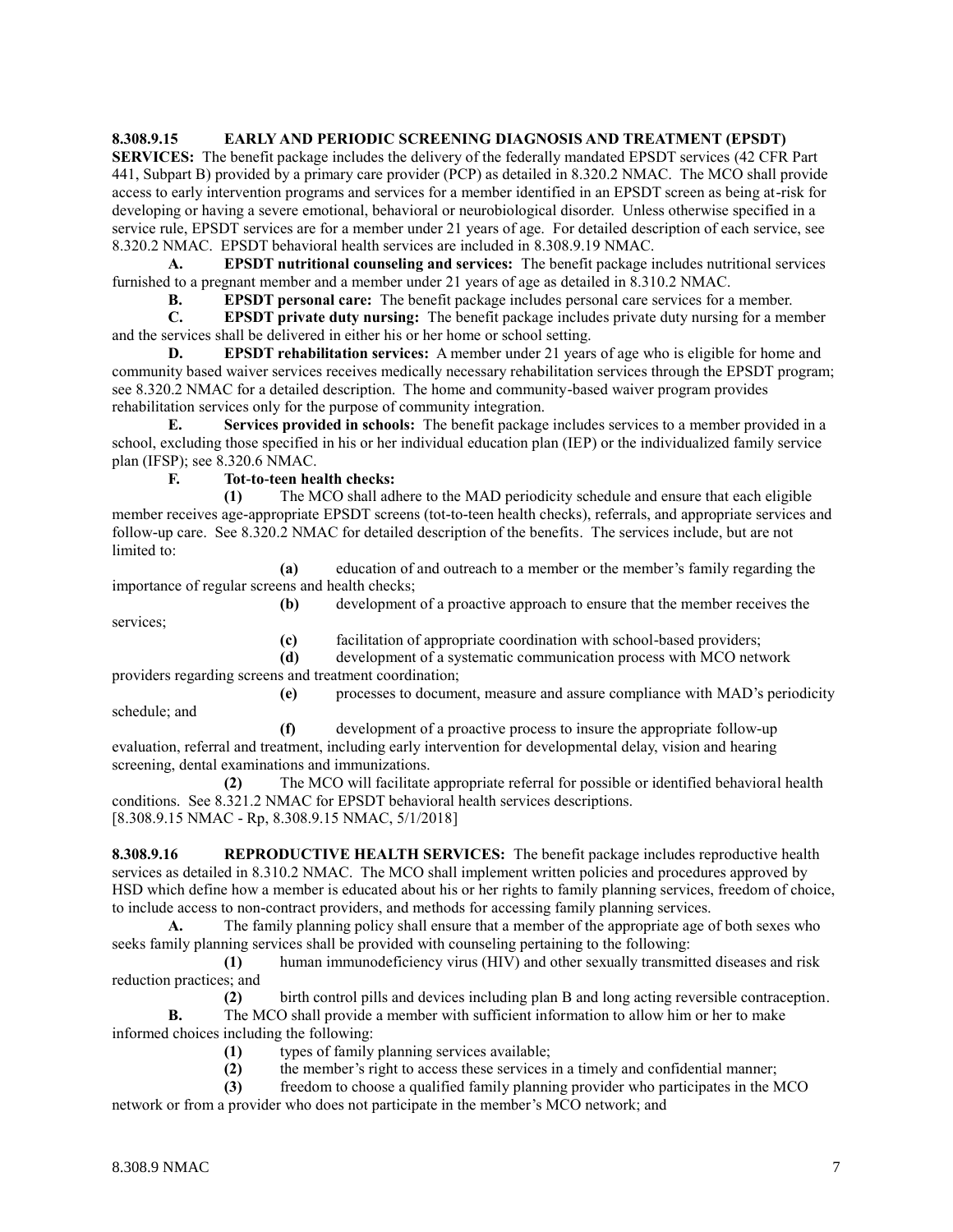**(4)** if a member chooses to receive family planning services from a non-contracted provider, the member shall be encouraged to exchange medical information between the PCP and the non-contracted provider for better coordination of care.

**C. Pregnancy termination procedures:** The benefit package includes services for the termination of a pregnancy as detailed in 8.310.2 NMAC. Medically necessary pregnancy terminations which do not meet the requirements of 42 CFR 441.202 are excluded from the capitation payment made to the MCO and shall be reimbursed solely from state funds pursuant to the provisions of 8.310.2 NMAC. [8.308.9.16 NMAC - Rp, 8.308.9.16 NMAC, 5/1/2018]

**8.308.9.17 PREVENTIVE PHYSICAL HEALTH SERVICES:** The MCO shall follow current national standards for preventive health services, including behavioral health preventive services. Standards are derived from several sources, including the U.S. preventive services task force, the centers for disease control and prevention; and the American college of obstetricians and gynecologists. Any preventive health guidelines developed by the MCO under these standards shall be adopted and reviewed at least every two years, updated when appropriate and disseminated to its practitioners and members. Unless a member refuses and the refusal is documented, the MCO shall provide the following preventive health services or screens or document that the services (with the results) were provided by other means. The MCO shall document medical reasons not to perform these services for an individual member. Member refusal is defined to include refusal to consent to and refusal to access care.

**A. Initial assessment:** The MCO shall conduct a health risk assessment (HRA), per HSD guidelines and processes, for the purpose of obtaining basic health and demographic information about the member, assisting the MCO in determining the need for a comprehensive needs assessment (CNA) for care coordination level assignment.

**B. Family planning:** The MCO must have a family planning policy. This policy must ensure that a member of the appropriate age of both sexes who seeks family planning services is provided with counseling and treatment, if indicated, as it relates to the following:

- **(1)** methods of contraception; and
- **(2)** HIV and other sexually transmitted diseases and risk reduction practices.

**C. Guidance:** The MCO shall adopt policies that shall ensure that an applicable asymptomatic member is provided guidance on the following topics unless the member's refusal is documented:

- **(1)** prevention of tobacco use;
- **(2)** benefits of physical activity;
- **(3)** benefits of a healthy diet;

**(4)** prevention of osteoporosis and heart disease in a menopausal member citing the advantages and disadvantages of calcium and hormonal supplementation;

- **(5)** prevention of motor vehicle injuries;
- **(6)** prevention of household and recreational injuries;
- **(7)** prevention of dental and periodontal disease;
- **(8)** prevention of HIV infection and other sexually transmitted diseases;
- **(9)** prevention of an unintended pregnancy; and
- **(10)** prevention or intervention for obesity or weight issues.

**D. Immunizations:** The MCO shall adopt policies that to the extent possible, ensure that within six months of enrollment, a member is immunized according to the type and schedule provided by current recommendations of the state department of health (DOH). The MCO shall encourage providers to verify and document all administered immunizations in the New Mexico statewide immunization information system (SIIS).

**E. Nurse advice line:** The MCO shall provide a toll-free clinical telephone nurse advice line function that includes at least the following services and features:

**(1)** clinical assessment and triage to evaluate the acuity and severity of the member's symptoms and make the clinically appropriate referral; and

**(2)** pre-diagnostic and post-treatment health care decision assistance based on the member's symptoms.

**F. Prenatal care:** The MCO shall operate a proactive prenatal care program to promote early initiation and appropriate frequency of prenatal care consistent with the standards of the American college of obstetrics and gynecology. The program shall include at least the following:

**(1)** educational outreach to a member of childbearing age;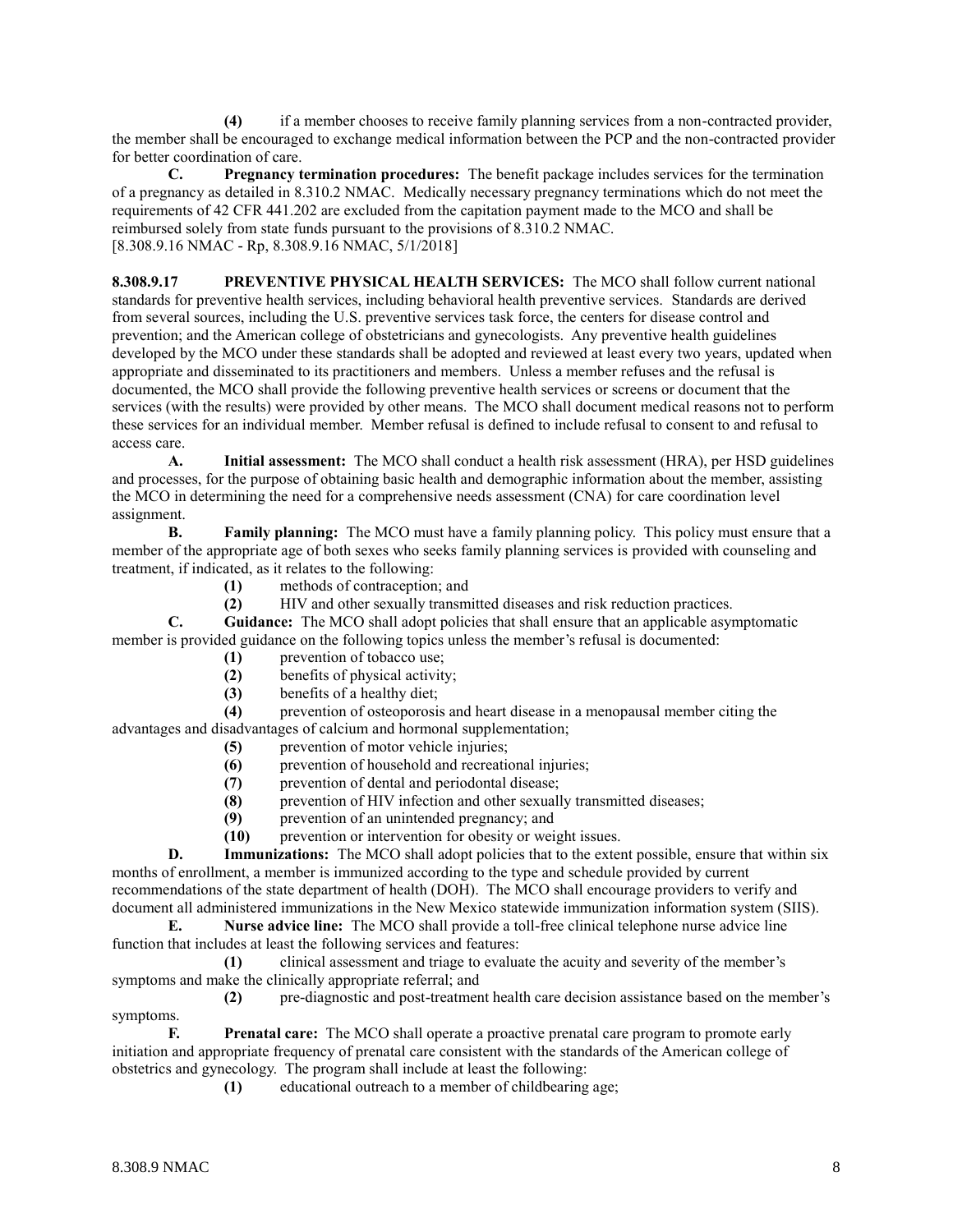**(2)** prompt and easy access to obstetrical care, including an office visit with a practitioner within three weeks of having a positive pregnancy test (laboratory or home) unless earlier care is clinically indicated;

**(3)** risk assessment of a pregnant member to identify high-risk cases for special management;

**(4)** counseling which strongly advises voluntary testing for HIV;

**(5)** case management services to address the special needs of a member who has a high risk pregnancy, especially if risk is due to psychosocial factors, such as substance abuse or teen pregnancy;

**(6)** screening for determination of need for a post-partum home visit; and

**(7)** coordination with other services in support of good prenatal care, including transportation, other community services and referral to an agency that dispenses baby car seats free or at a reduced price.

**G. Screens:** The MCO shall adopt policies which will ensure that, to the extent possible, within six months of enrollment or within six months of a change in screening standards, each asymptomatic member receives at least the following preventive screening services listed below.

**(1)** *Screening for breast cancer*: A female member between the ages of 40-69 years shall be screened every one to two years by mammography alone or by mammography and annual clinical breast examination.

**(2)** *Blood pressure measurement*: A member 18 years of age or older shall receive a blood pressure measurement at least every two years.

**(3)** *Screening for cervical cancer*: A female member with a cervix shall receive cytopathology testing starting at the onset of sexual activity, but at least by 21 years of age and every three years thereafter until reaching 65 years of age when prior testing has been consistently normal and the member has been confirmed not to be at high risk. If the member is at high risk, the frequency shall be at least annual.

**(4)** *Screening for chlamydia*: All sexually active female members 25 years of age and younger shall be screened for chlamydia. All female members over 25 years of age shall be screened for chlamydia if they inconsistently use barrier contraception, have more than one sex partner, or have had a sexually transmitted disease in the past.

**(5)** *Screening for colorectal cancer*: A member 50 years of age and older, who is at normal risk for colorectal cancer shall be screened with annual fecal occult blood testing or sigmoidoscopy or colonoscopy or double contrast barium at a periodicity determined by the MCO.

**(6)** *EPSDT screening for elevated blood lead levels*: A risk assessment for elevated blood lead levels shall be performed beginning at six months and repeated at nine months of age. A member shall receive a blood lead measurement at 12 months and 24 months of age. A member between the ages of three and six years, for whom no previous test exists, should also be tested, and screenings shall be done in accordance with the most current recommendations of the American academy of pediatrics.

**(7)** *EPSDT newborn screening*: A newborn member shall be screened for those disorders specified in the state of New Mexico metabolic screen and any screenings shall be done in accordance with the most current recommendations of the American academy of pediatrics.

**(8)** *Screening for obesity*: A member shall receive body weight, height and length measurements with each physical exam. A member under 21 years of age shall receive a BMI percentile designation.

**(9)** *Prenatal screening*: All pregnant members shall be screened for preeclampsia, Rh (D) incompatibility, down syndrome, neural tube defects, hemoglobinopathies, vaginal and rectal group B streptococcal infection and screened and counseled for HIV in accordance with the most current recommendations of the American college of obstetricians and gynecologists.

**(10)** *Screening for rubella*: All female members of childbearing ages shall be screened for rubella susceptibility by history of vaccination or by serology.

**(11)** *Screening for tuberculosis*: Routine tuberculin skin testing shall not be required for all members. The following high-risk members shall be screened or previous screenings noted:

**(a)** a member who has immigrated from countries in Asia, Africa, Latin America or the middle east in the preceding five years;

**(b)** a member who has substantial contact with immigrants from those areas; a member who is a migrant farm worker;

**(c)** a member who is an alcoholic, homeless or is an injecting drug user. HIVinfected persons shall be screened annually; and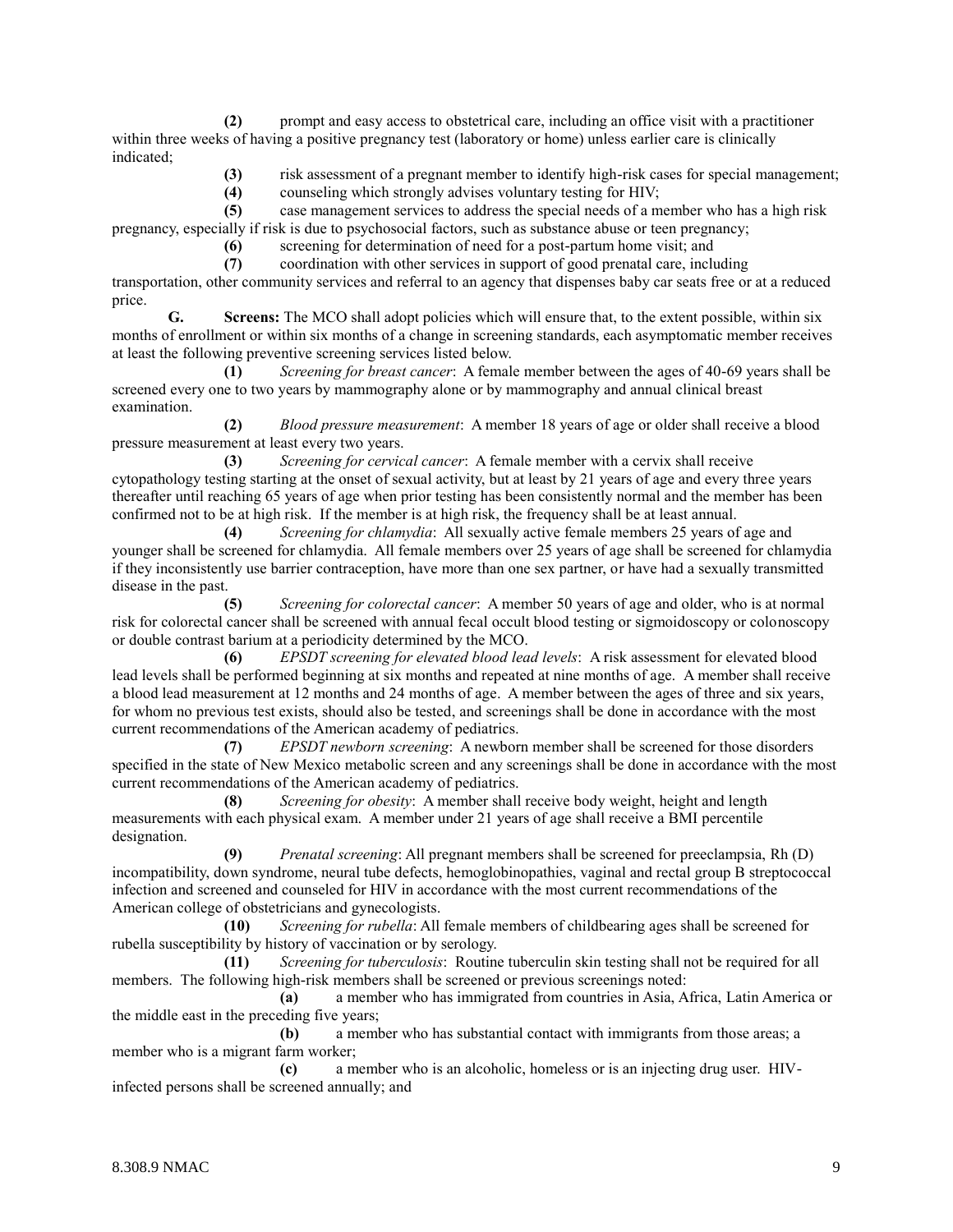**(d)** a member whose screening tuberculin test is positive (>10 mm of induration) must be referred to the local DOH public health office in his or her community of residence for contact investigation.

**(12)** *Serum cholesterol measurement*: A male member 35 years and older and a female member 45 years and older who is at normal risk for coronary heart disease shall receive serum cholesterol and HDL cholesterol measurement every five years. A member 20 years and older with risk factors for heart disease shall have serum cholesterol and HDL cholesterol measurements annually.

**(13)** *Tot-to-teen health checks*: The MCO shall operate the tot-to-teen mandated EPSDT program as outlined in 8.320.2 NMAC. Within three months of enrollment lock-in, the MCO shall ensure that the member is current according to the screening schedule, unless more stringent requirements are specified in these standards. The MCO shall encourage its PCPs to assess and document for age, height, gender appropriate weight, and body mass index (BMI) percentage during EPSDT screens to detect and treat evidence of weight or obesity issues in members under 21 years of age.

**(14)** *Screening for type 2 diabetes*: A member with one or more of the following risk factors for diabetes shall be screened. Risk factors include:

**(a)** a family history of diabetes (parent or sibling with diabetes); obesity (>twenty percent over desired body weight or BMI >27kg/m2);

**(b)** race or ethnicity (e.g. hispanic, native American, African American, Asian-Pacific islander);

**(c)** previously identified impaired fasting glucose or impaired glucose tolerance; hypertension (>140/90 mmHg); HDL cholesterol level <35 mg/dl and triglyceride level >250 mg/dl; history of gestational diabetes mellitus (GDM); and

**(d)** a delivery of newborn over nine pounds.

**(15)** A member 21 years of age and older must be screened to detect high risk for behavioral health conditions at his or her first encounter with a PCP after enrollment.

**(16)** The MCO shall require its PCPs to refer a member, whenever clinically appropriate, to behavioral health provider, see 8.321.2 NMAC. The MCO shall assist the member with an appropriate behavioral health referral.

**(17)** Screens and preventative screens shall be updated as recommended by the United States preventative services task force.

[8.308.9.17 NMAC - Rp, 8.308.9.17 NMAC, 5/1/2018]

**8.308.9.18 TELEMEDICINE SERVICES:** The benefit package includes telemedicine services as detailed in 8.310.2 NMAC*.*

**A.** The MCO must:

**(1)** promote and employ broad-based utilization of statewide access to Health Insurance Portability and Accountability Act (HIPAA)-compliant telemedicine service systems including, but not limited to, access to text telephones or teletype (TTYs) and 711 telecommunication relay services;

**(2)** follow state guidelines for telemedicine equipment or connectivity;

**(3)** follow accepted HIPAA and 42 CFR part two regulations that affect telemedicine

transmission, including but not limited to staff and contract provider training, room setup, security of transmission lines, etc; the MCO shall have and implement policies and procedures that follow all federal and state security and procedure guidelines;

**(4)** identify, develop, and implement training for accepted telemedicine practices;

**(5)** participate in the needs assessment of the organizational, developmental, and programmatic requirements of telemedicine programs;

**(6)** report to HSD on the telemedicine outcomes of telemedicine projects and submit the telemedicine report; and

**(7)** ensure that telemedicine services meet the following shared values, which are ensuring: competent care with regard to culture and language needs; work sites are distributed across the state, including native American sites for both clinical and educational purposes; and coordination of telemedicine and technical functions at either end of network connection.

**B.** The MCO shall participate in project extension for community healthcare outcomes (ECHO), in accordance with state prescribed requirements and standards, and shall:

**(1)** work collaboratively with HSD, the university of New Mexico, and providers on project ECHO;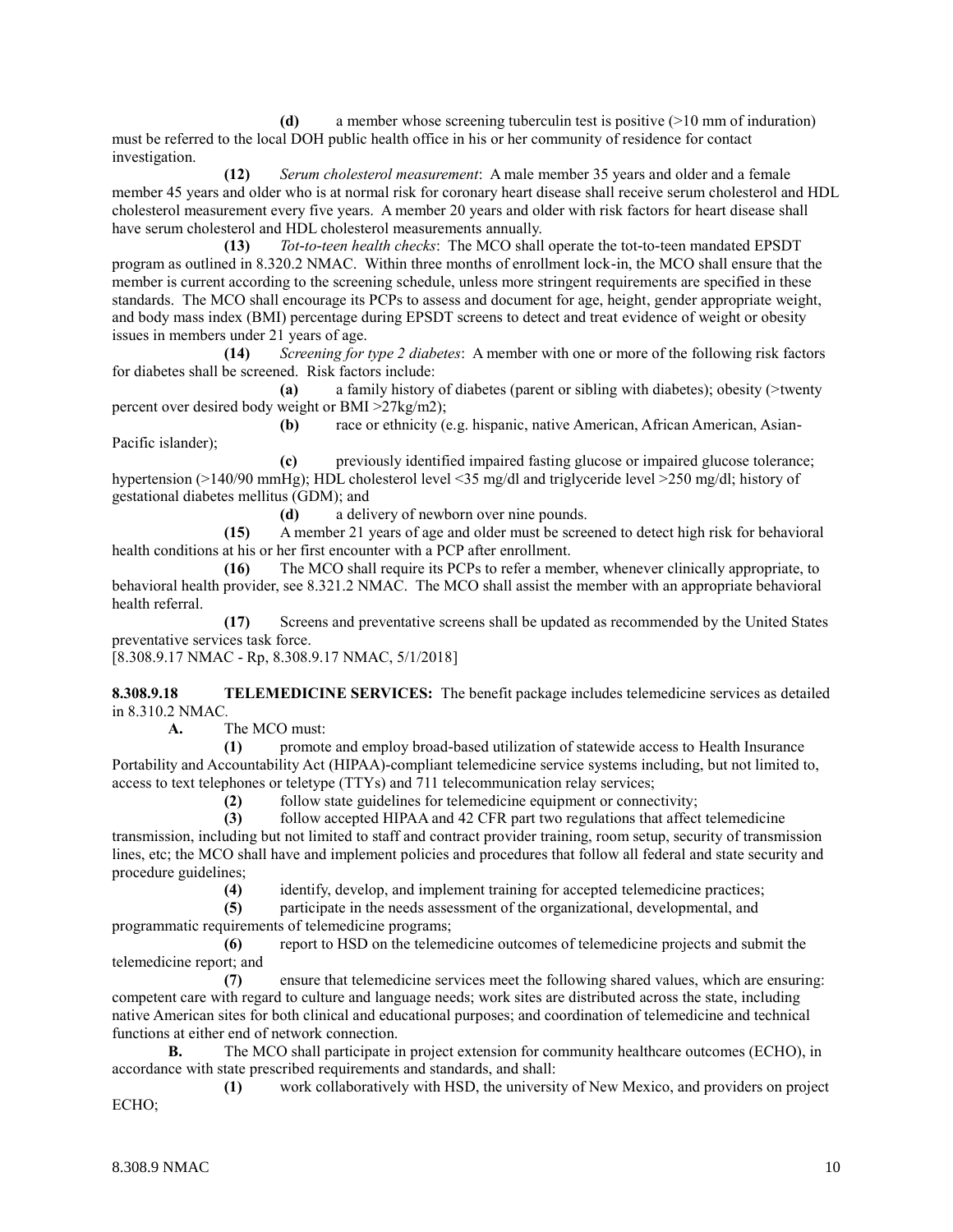**(2)** identify high needs, high cost members who may benefit from project ECHO

participation;

**(3)** identify its PCPs who serve high needs, high cost members to participate in project

ECHO;

**(4)** assist project ECHO with engaging its MCO PCPs in project ECHO's center for medicare and medicaid innovation (CMMI) grant project;

- **(5)** reimburse primary care clinics for participating in the project ECHO model;
- **(6)** reimburse "intensivist" teams;
- **(7)** provide claims data to HSD to support the evaluation of project ECHO;
- **(8)** appoint a centralized liaison to obtain prior authorization approvals related to project

ECHO; and

**(9)** track quality of care and outcome measures related to project ECHO.

[8.308.9.18 NMAC - Rp, 8.308.9.18 NMAC, 5/1/2018]

# **8.308.9.19 BEHAVIORAL HEALTH SERVICES:**

**A.** The MCO shall cover the following behavioral health services listed below. When an additional behavioral health service is approved by MAD, the MCO shall cover that service as well. See 8.321.2 NMAC for detailed descriptions of each service. MAD makes available on its website its behavioral health service definitions and crosswalk, along with other information.

**(1) Applied behavior analysis:** The benefit package includes applied behavior analysis (ABA) services for a member 12 months of age up to 21 years of age who has a well-documented medical diagnosis of autism spectrum disorder (ASD), and for a member 12 months to three years of age who has a well-documented risk for the development of ASD. The need for ABA services must be identified in the member's tot to teen healthcheck screen or another diagnostic evaluation furnished through a healthcheck referral.

**(2) Assertive community treatment services (ACT):** The benefit package includes assertive community treatment services for a member 18 years of age and older.

**(3) Behavioral health respite:** Behavioral health respite care is provided to a member under 21 years of age to support the member's family and strengthen their resiliency during the respite while the member is in a supportive environment. Respite care is provided to a member with a severe emotional disturbance who resides with his or her family and displays challenging behaviors that may periodically overwhelm the member's family's ability to provide ongoing supportive care. See the New Mexico interagency behavioral health purchasing collaborative service requirements and utilization guidelines-respite services-for a detailed description. Behavioral health respite is not a benefit for ABP eligible recipients.

**(4) Comprehensive community support services:** The benefit package includes comprehensive community support services for a member.

- **(5) Crisis Services:** The benefit package includes three types of crisis services:
	- **(a)** 24-hour crisis telephone support; and
	- **(b)** mobile crisis team; and
	- **(c)** crisis triage centers.

**(6) Family support services:** The benefit package includes family support services to a member whose focus is on the member and his or her family and the interactive effect through a variety of informational and supportive activities that assists the member and his or her family develop patterns of interaction that promote wellness and recovery over time. The positive interactive effect between the member and his or her family strengthens the effectiveness of other treatment and recovery initiatives. See the New Mexico interagency behavioral health purchasing collaborative service requirements and utilization guidelines -family support servicesfor a detailed description. Family support services are not a benefit for ABP eligible recipients.

**(7) Hospital outpatient services:** The benefit package includes outpatient psychiatric and partial hospitalization services provided in PPS-exempt unit of a general hospital for a member.

**(8) Inpatient hospital services:** The benefit package includes inpatient hospital psychiatric services provided in general hospital units and prospective payment system (PPS)-exempt units in a general hospital as detailed in 8.311.2 NMAC.

**(9) Intensive outpatient (IOP) services:** The benefit package includes intensive outpatient services for a member 13 years of age.

**(10) Medication assisted treatment (MAT) and Opioid Treatment Programs:** The benefit package includes opioid treatment services for opioid addiction to a member through an opioid treatment center as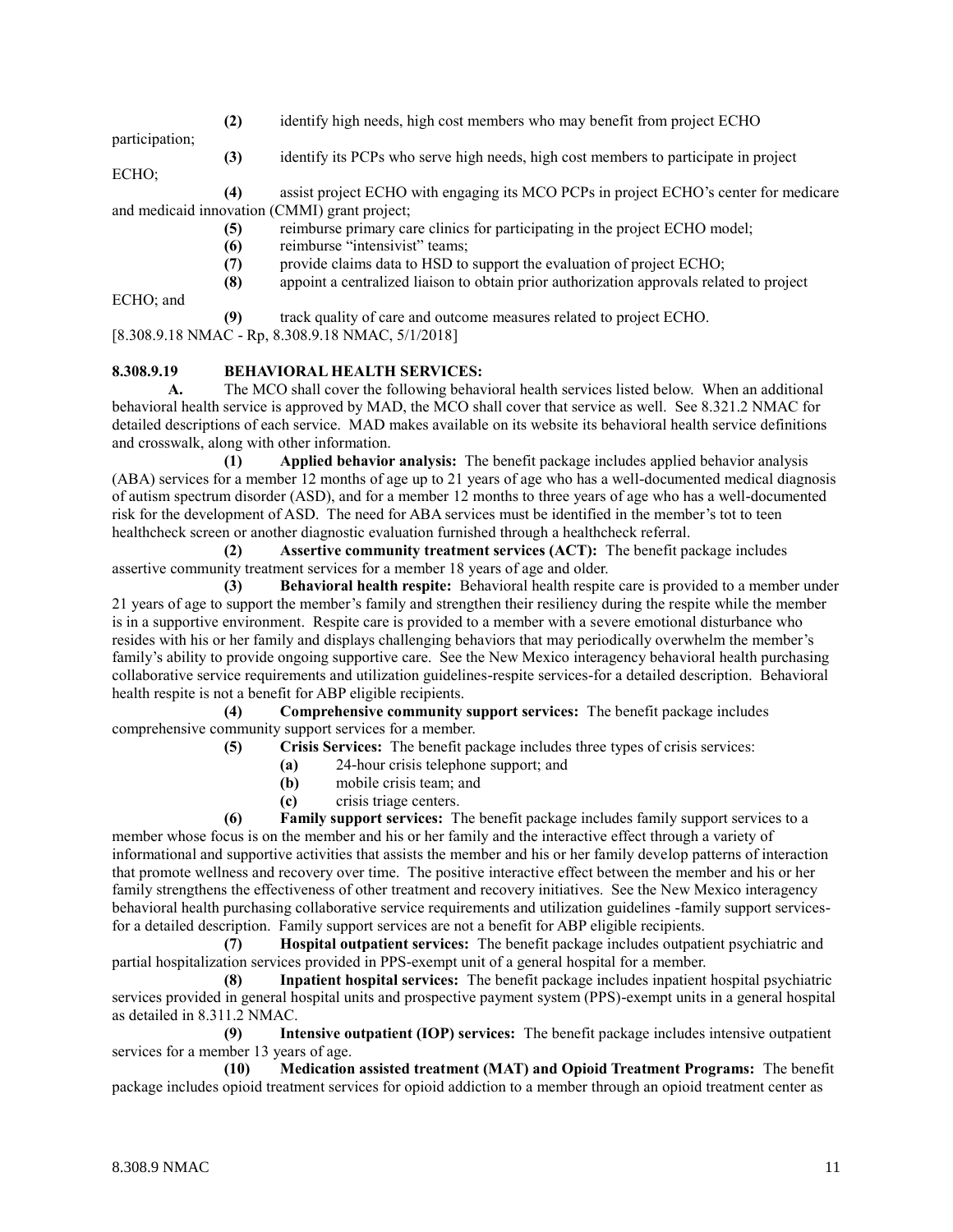defined in 42 CFR Part 8, Certification of Opioid Treatment; and buprenorphine and related pharmaceuticals. Medication assisted treatments include use of buprenorphine and similarly acting products.

**(11) Outpatient therapy services:** The benefit package includes outpatient therapy services (individual, family, and group) for a member.

**(12) Psychological rehabilitation services:** The benefit package includes adult psychosocial rehabilitation services for a member 18 years and older.

**(13) Recovery services:** The MCO benefit package includes recovery services for a member. Recovery services are peer-to-peer support within a group setting to develop and enhance wellness and healthcare practices. The service enables a member to identify additional needs and goals and link him or herself to additional support as a result. See the New Mexico interagency behavioral health purchasing collaborative service requirements and utilization guidelines -recovery services-for a detailed description. Recovery services are not a benefit for ABP eligible recipients.

**B. Behavioral health EPSDT services:** The benefit package includes the delivery of the federally mandated EPSDT services (42 CFR Section 441.57) provided by a behavioral health practitioner for a member under 21 years of age. See 8.321.2 NMAC for a detailed description of each service. The MCO shall provide access to EPSDT for a member identified in his or her EPSDT tot to teen health check screen or another diagnostic evaluation as being at-risk for developing or having a severe emotional, behavioral or neurobiological disorder.

**(1) Accredited residential treatment center (ARTC):** The benefit package includes services furnished in an ARTC furnished as part of the EPSDT program. ARTC services are provided to a member who needs the LOC furnished in an out-of-home residential setting. The need for ARTC services must be identified in the member's tot to teen health check screen or another diagnostic evaluation furnished through a health check referral.

**(2) Behavior management skills development services (BMS):** The benefit package includes BMS services furnished as part of the EPSDT program. BMS services are provided to a member who has an identified need for such services and meets the required LOC. The need for BMS services must be identified in the member's tot to teen health check screen or another diagnostic evaluation furnished through a health check referral.

**(3) Day treatment services:** The benefit package includes day treatment services furnished as part of the EPSDT program. Day treatment services are provided to a member who has an identified need for such services and meets the required LOC. The need for day treatment services must be identified in the member's tot to teen health check screen or another diagnostic evaluation furnished through a health check referral.

**(4) Inpatient hospitalization services provided in freestanding psychiatric hospitals:** The benefit package includes inpatient psychiatric care furnished in a freestanding psychiatric hospital furnished as part of the EPSDT program. Inpatient hospitalization services are provided in a freestanding psychiatric hospital are provided to a member who has an identified need for such services and meet the required LOC. The need for such services must be identified in the member's tot to teen health check screen or another diagnostic evaluation furnished through a health check referral.

**(5) Multi-systemic therapy (MST):** The benefit package includes MST services furnished as part of the EPSDT program. MST services are provided to a member who has an identified need for such services and meets the required LOC. The need for MST services must be identified in the member's tot to teen health check screen or another diagnostic evaluation furnished through a health check referral.

**(6) Psychosocial rehabilitation services (PSR):** The benefit package includes PSR services furnished as part of the EPSDT program. PSR is provided to a member who has an identified need for such services and meets the required LOC. The need for PSR services must be identified in the member's tot to teen health check screen or another diagnostic evaluation furnished through a health check referral.

**(7) Treatment foster care I (TFC I):** The benefit package includes TFC I furnished as part of the EPSDT program. TFC I services are provided to a member who has an identified need for such services and meets the required LOC. The need for TFC I services must be identified in the member's tot to teen health check or another diagnostic evaluation furnished through a health check referral.

**(8) Treatment foster care II (TFC II):** The benefit package includes TFC II services furnished as part of the EPSDT program. TFC II is provided to a member who has an identified need for such services and meets the required LOC. The need for TFC II services must be identified in the member's tot to teen health check or another diagnostic evaluation furnished through a health check referral.

**(9) Residential non-accredited treatment center (RTC) and group home:** The benefit package includes services furnished in a RTC center or group home as part of the EPSDT program. RTC or group home services are provided to a member who needs the LOC furnished in an out-of-home residential setting. The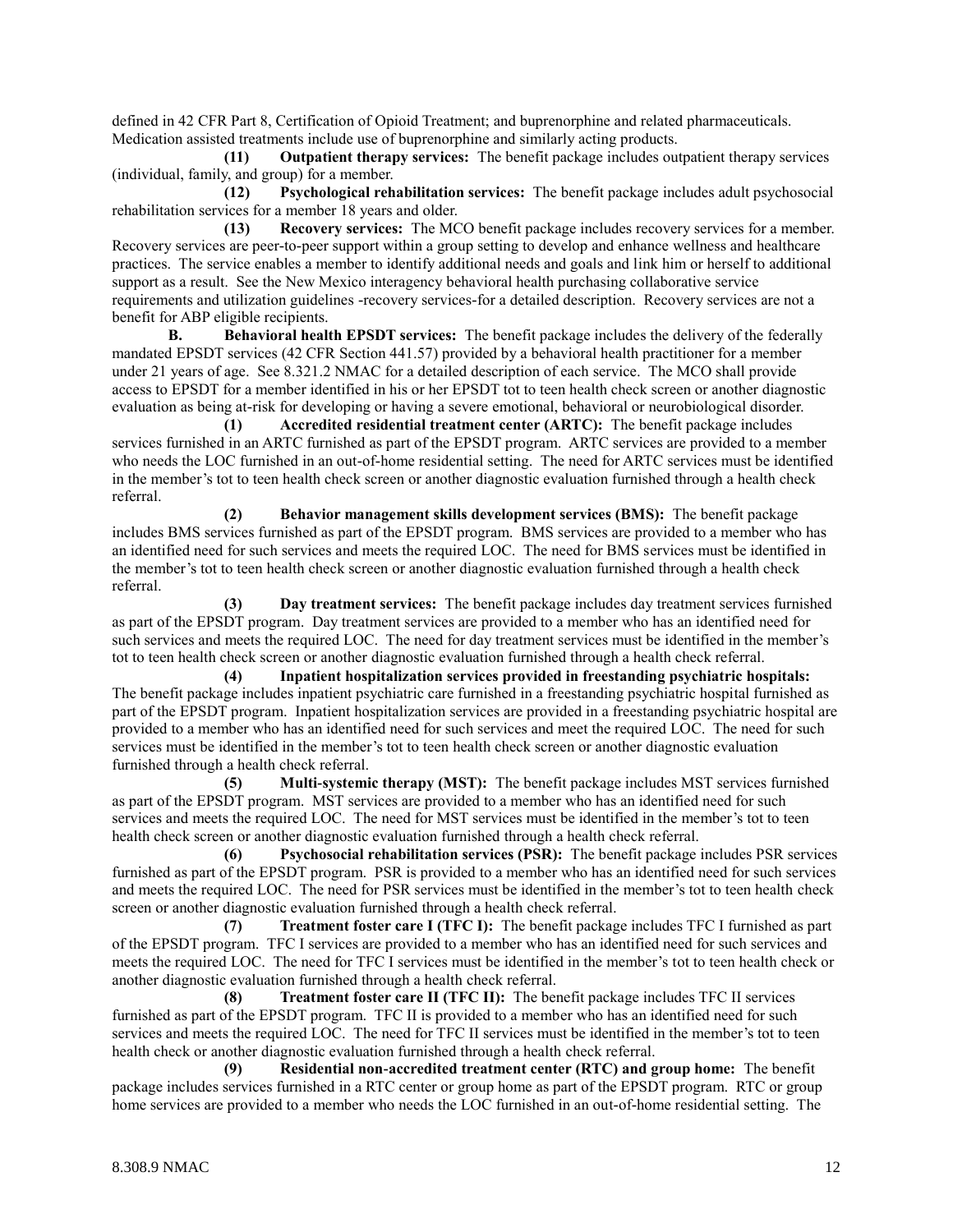need for RTC and group home services must be identified in the member's tot to teen health check screen or another diagnostic evaluation furnished through a health check referral. [8.308.9.19 NMAC - Rp, 8.308.9.19 NMAC, 5/1/2018]

**8.308.9.20 COMMUNITY BENEFIT SERVICES:** The MCO shall cover community benefit services for a member who meets the specific eligibility requirements for each MCO community benefit service as detailed in 8.308.12 NMAC. When an additional community benefit service is approved by MAD, the MCO shall cover that service as well.

[8.308.9.20 NMAC - Rp, 8.308.9.20 NMAC, 5/1/2018]

**8.308.9.21 ALTERNATIVE BENEFITS PLAN (ABP) BENEFITS FOR ABP MCO MEMBERS:** The MAD category of eligibility "other adults" has an alternative benefit plan (ABP). The MCO shall cover the ABP specific services for an ABP member. Services are made available through a MCO under a benefit plan similar to services provided by commercial insurance plans. ABP benefits include preventive services and treatment services. An ABP member:

- **A.** has limitations on specific benefits;
- **B.** does not have all standard medicaid state plan benefits available; and

**C.** has some benefits, primarily preventive services that are available only to an ABP member. The ABP benefits and services are detailed in Sections 12 through 18 of 8.309.4 NMAC. All EPSDT services are available to an ABP member under 21 years. Services for an ABP member under the age of 21 years not subject to the duration, frequency, and annual or lifetime benefit limitations that are applied to an ABP eligible recipient 21 years of age and older. The MCO shall comply with all HSD contractual provisions and with all NMAC rules that pertain to the MCO's responsibilities to its members as listed below:

- **(1)** provider networks found in 8.308.2 NMAC;
- **(2)** managed care eligibility found in 8.308.6 NMAC;
- **(3)** enrollment and disenrollment from managed care found in 8.308.7 NMAC;
- **(4)** managed care member education rights and responsibilities found in 8.308.8 NMAC;
- **(5)** care coordination found in 8.308.10 NMAC;
- **(6)** transition of care found in 8.308.11 NMAC;
- **(7)** managed care cost sharing found in 8.308.14 NMAC;
- **(8)** managed care grievance and appeals found in 8.308.15 NMAC;
- **(9)** managed care reimbursement found in 8.308.20 NMAC;
- **(10)** quality management found in 8.308.21 NMAC; and
- **(11)** managed care fraud, waste and abuse found in 8.308.22 NMAC.

[8.308.9.21 NMAC - Rp, 8.308.9.21 NMAC, 5/1/2018]

# **8.308.9.22 MAD ALTERNATIVE BENEFITS PLAN GENERAL BENEFITS FOR ABP EXEMPT**

**MEMBERS (ABP exempt):** An ABP member who self-declares he or she has a qualifying condition is evaluated by his or her MCO for determination if he or she meets an ABP qualifying condition. An ABP exempt member may select to no longer utilize his or her ABP benefits package. Instead, the ABP exempt member will utilize his or her MCO's medicaid benefits package. See 8.308.9.11-20 NMAC for detailed description of the MCO medicaid benefit services. All services, services limitations and co-payments that apply to full benefit medicaid recipients apply to APB-exempt recipients. An ABP-exempt recipient does not have access to the benefits that only apply to ABP recipients. The ABP co-payments do not apply to an ABP-exempt recipient. The limitations on services that apply only to ABP-recipients do not apply to ABP-exempt recipients. The MCO shall comply with all HSD contractual provisions and with all NMAC rules that pertain to the MCO's responsibilities to its members as listed below:

- **A.** provider networks found in 8.308.2 NMAC;
- **B.** managed care eligibility found in 8.308.6 NMAC;
- **C.** enrollment and disenrollment from managed care found in 8.308.7 NMAC;
- **D.** managed care member education rights and responsibilities found in 8.308.8 NMAC;
- **E.** care coordination found in 8.308.10 NMAC;
- **F.** transition of care found in 8.308.11 NMAC;
- **G.** community benefits found in 8.308.12 NMAC;
- **H.** managed care member rewards found in 8.308.13 NMAC
- **I.** managed care cost sharing found in 8.308.14 NMAC;
- **J.** managed care grievance and appeals found in 8.308.15 NMAC;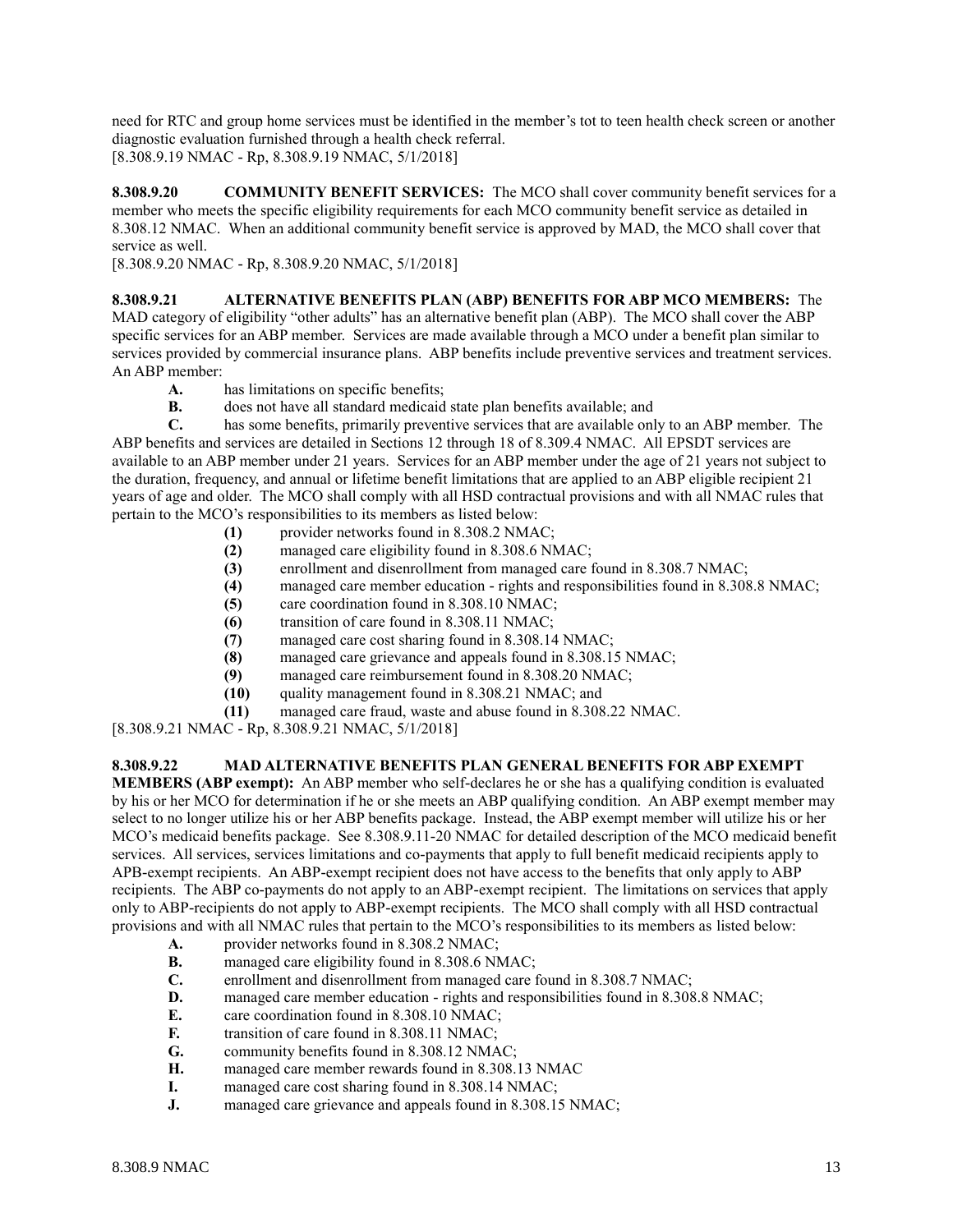- **K.** managed care reimbursement found in 8.308.20 NMAC;
- **L.** quality management found in 8.308.21 NMAC; and
- **M.** managed care fraud, waste and abuse found in 8.308.22 NMAC.

[8.308.9.22 NMAC - Rp, 8.308.9.22 NMAC, 5/1/2018]

**8.308.9.23 SERVICES EXCLUDED FROM THE MCO BENEFIT PACKAGE:** MAD does not cover some services. For the following services that are covered in another MAP category of eligibility, reimbursement shall be made by MAD or its contractor. However, the MCO is expected to coordinate these services, when applicable, and ensure continuity of care by overseeing PCP consultations, medical record updates and general coordination.

**A. Medicaid in the schools:** Services are covered under 8.320.6 NMAC. Reimbursement for services is made by MAD or its contractor.

**B. Special rehabilitation services-family infant toddler (FIT):** Early intervention services provided for a member birth to three years of age who has or is at risk for a developmental delay. Reimbursement for services is made by MAD or its contractor.

[8.308.9.23 NMAC - Rp, 8.308.9.23 NMAC, 5/1/2018]

# **8.308.9.24 Emergency and post stabilization services.**

**A.** In this section, emergency medical condition means a medical condition manifesting itself by acute symptoms of sufficient severity (including severe pain) that a prudent layperson, who possesses an average knowledge of health and medicine, could reasonably expect the absence of immediate medical attention to result in the following:

**(1)** Placing the health of the individual (or, for a pregnant woman, the health of the woman or her unborn child) in serious jeopardy.

**(2)** Serious impairment to bodily functions.

**(3)** Serious dysfunction of any bodily organ or part.

**B.** In this section, emergency services means covered inpatient and outpatient services as follows.

**(1)** Furnished by a provider that is qualified to furnish these services under the federal rules. See 42 CFR 438 114

**(2)** Needed to evaluate or stabilize an emergency medical condition.

**C.** Post-stabilization care services means covered services, related to an emergency medical condition that are provided after a member is stabilized to maintain the stabilized condition, or, under the circumstances described 42 CFR 438.114 (e), to improve or resolve the member's condition.

**D.** The MCO is responsible for coverage and payment of emergency services and post-stabilization care services. The MCO must cover and pay for emergency services regardless of whether the provider that furnishes the services has a contract with the MCO. The MCO may not deny payment for treatment obtained under either of the following circumstances.

**(1)** A member had an emergency medical condition, including cases in which the absence of immediate medical attention would not have had the outcomes specified in the definition of emergency medical condition in Subsection A of 8.308.9.24 NMAC.

**(2)** A representative of the MCO instructs the member to seek emergency services.

**E.** The MCO may not:

**(1)** limit what constitutes an emergency medical condition with reference to Subsection A of 8.308.9.24 NMAC on the basis of lists of diagnoses or symptoms; or

**(2)** refuse to cover emergency services based on the emergency room provider or hospital not notifying the member's PCP or the MCO.

**F.** A member who has an emergency medical condition may not be held liable for payment of subsequent screening and treatment needed to diagnose the specific condition or stabilize the member.

**G.** The attending emergency physician, or the provider actually treating the member, is responsible for determining when the member is sufficiently stabilized for transfer or discharge, and that determination is binding on the MCO that is responsible for coverage and payment. [8.308.9.24 NMAC - Rp, 8.308.9.24 NMAC, 5/1/2018]

# **8.308.9.25 Additional coverage requirements:**

**A.** The MCO may not arbitrarily deny or reduce the amount, duration, or scope of a required service solely because of diagnosis, type of illness, or condition of the member.